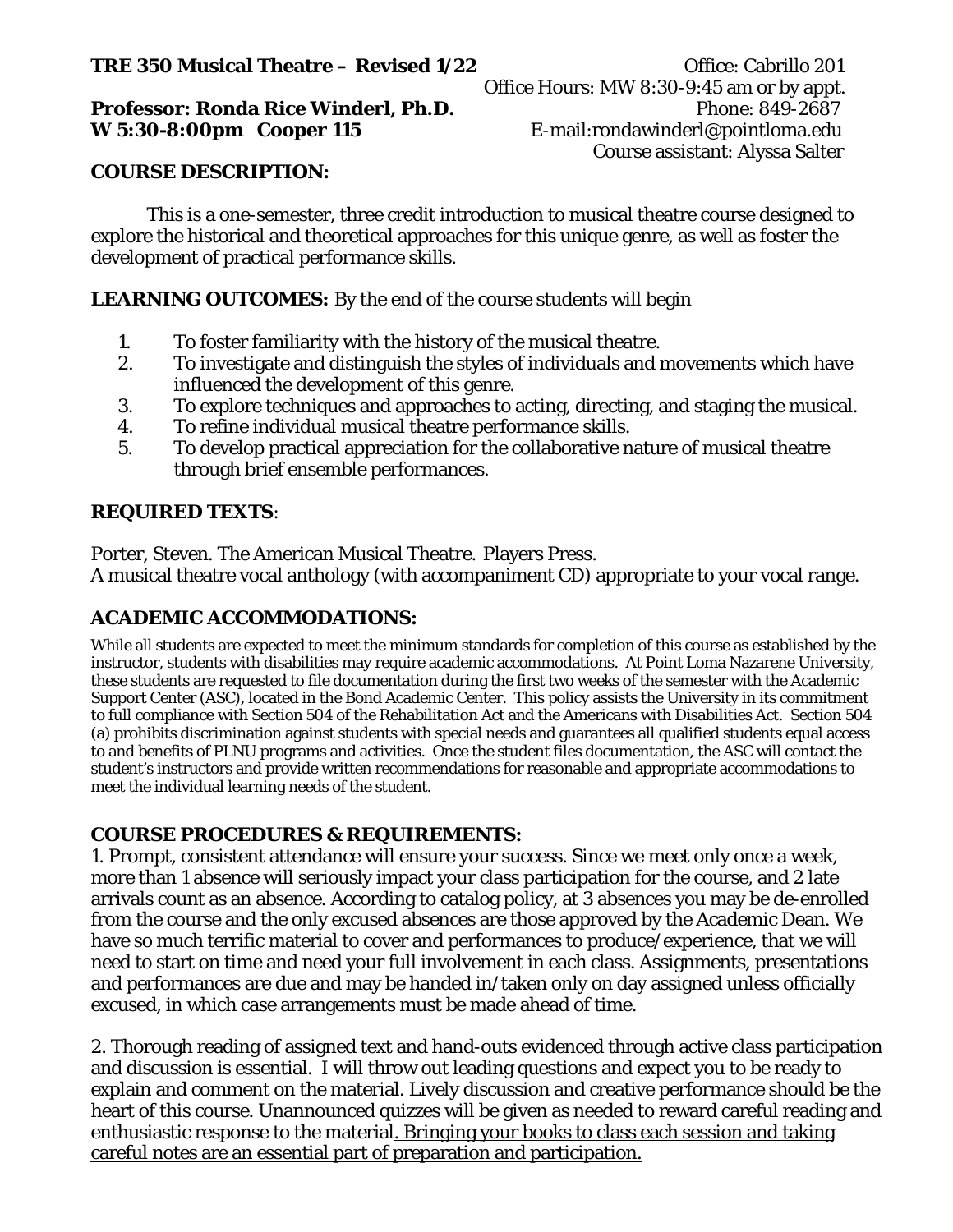3. Research, oral presentation (8-10 min.), and outline (2-3 page) with bibliography on a musical theatre history topic, and later on an evaluation aspect of the genre will be required. Outlines must be typed and thoroughly cover the topic selected. Outlines and reports are accepted only on date assigned. Presentations should creatively involve the audience and include as many visual, audio, and performance illustrations as possible.

4. Organization of and/or performance in a solo/duet selection (3-5 min.), an ensemble (3+ person-4-6 min.) selection, and a character scene (4-6 min.) will be assigned. A brief (20 measures) choreography project with a partner will also be developed.

5. Attendance at selected musical/video presentations and a brief (1-2 page) typed application response to the performances. Response papers will be due at the beginning of the class following the performance. Tickets for 3 plays for a total of \$40 will be required.

6. Comprehensive final performance analysis incorporating material from readings, lectures, class discussion and presentations, and your most creative ideas in response to a production.

# **PERFORMANCE ACCOMPANIMENT**

We are still in need of an accompanist. If you have suggestions, please let me know! Otherwise performances will need CD accompaniment (no vocal line). Alyssa Salter, our course assistant, will help you with technical questions/needs.

Hopefully, (TBA) will agree to help with accompaniment of your performance scenes, and a limited number of appointments may be made for help by e-mailing her/him on a first-come basis. She/he needs your music (double-sided and 3 hole punched) at least one week before the rehearsal, and at least a week's notice for the appointment. Acc. will help with one or two final 15 min. rehearsals and your performance, and the best time to schedule rehearsals will be explained. Please respect the time and talent of your accompanist by contacting /e-mailing them asap if you cannot keep your appointment, and NEVER bail on a rehearsal!

## **GRADE ASSIGNMENT**

A: Indicates excellent work that reflects thinking, creativity, individuality, and a very high level of intellectual attainment.

B: Indicates good work that reflects a thorough understanding of theory but is lacking in individual thinking and creativity.

C: Indicates work that reflects a satisfactory completion of the assignment as directed, but is lacking in thoroughness, individual thinking, and creativity.

D: Indicates work that reflects a lack of understanding of theory and/or fails to fulfill the assigned tasks.

F: Indicates work that reflects an inability or unwillingness to do the assigned task.

# **GRADE COMPUTATION**

Grading for this course will be determined in the following manner:

| Performance assignments <sup>*</sup> (3) | 30%  | 300 points |
|------------------------------------------|------|------------|
| <b>Class Research Presentations#(2)</b>  | 20%  | 200        |
| Live Performance Response Papers (2)     | 20%  | 200        |
| <b>Attendance &amp; Participation</b>    | 20%  | 200        |
| <b>Final Performance Analysis Paper</b>  | 10%  | <u>100</u> |
| ΤΩΤΔΙ                                    | 100% | 1000       |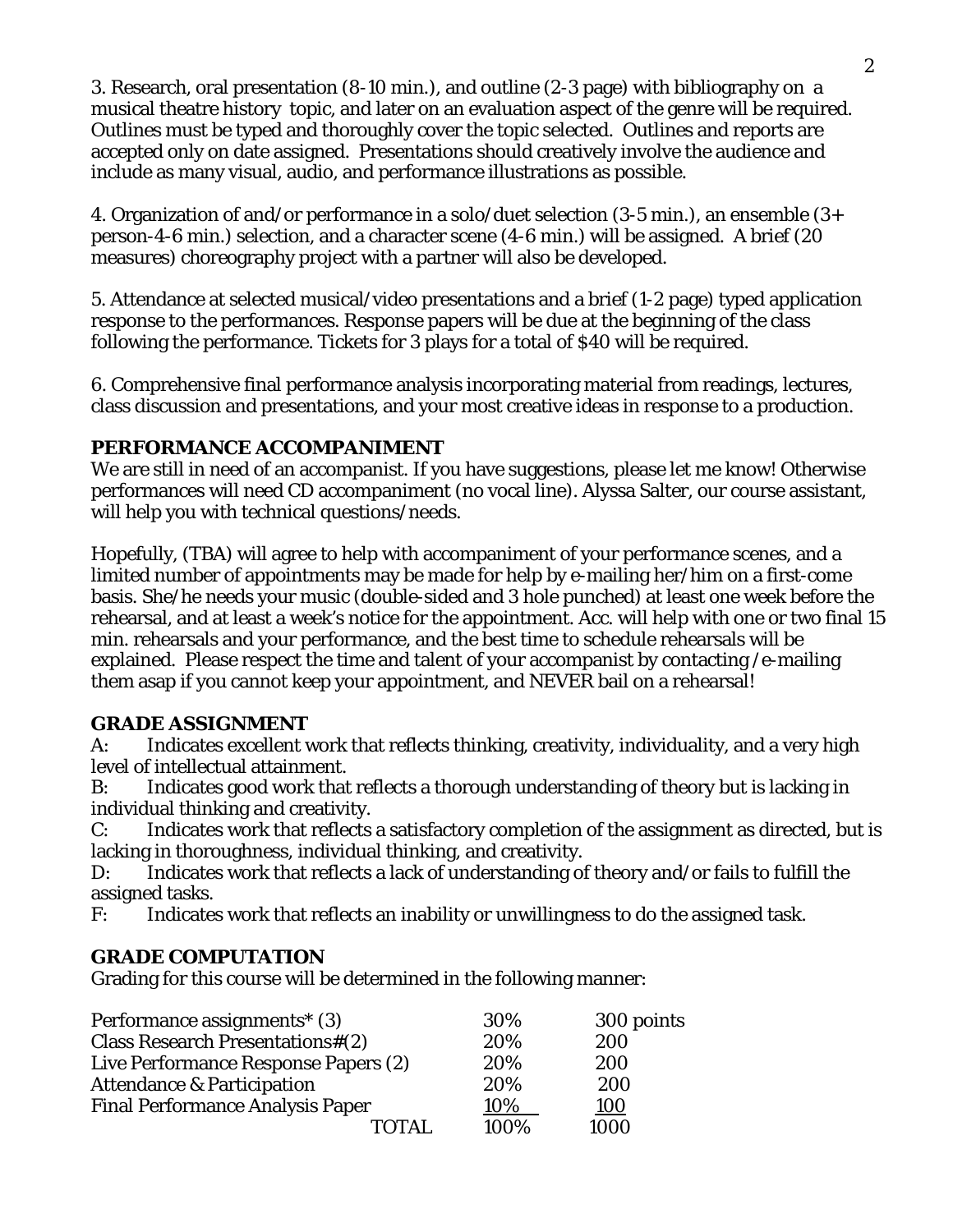#### **COURSE SCHEDULE:** 3 **DATE TOPIC ASSIGNMENT DUE**

1/15 Course orientation and overview Syllabus, topic selection

1/22 Musical Theatre History pp.vii-1,#Class Presentations 1-5, 8 Bring ticket money (\$40)

Foundations and Beginnings

>1. Dan Emmett, Stephen Foster and the Minstrel Show/ The Black Crook

>2. Evangeline and The Brook/ the "Mulligan Shows"

>3. Gilbert and Sullivan

The Operetta

>4. Victor Herbert/Rudolph Friml and Sigmund Romberg >5.(*Florenz Ziegfeld and variety shows/ George M. Cohan)*/ Princess Theatre Shows

Age of Development

6.Jerome Kern and Showboat 7. Gershwin and Porgy and Bess >8. Political/Social satire – Marc Blitzstein and Kurt Weill

# *1/28-2/1 Dark Matter!–***PLNU Salomon theatre! 7:00pm**

Tickets available on-line at: [http://www.pointloma.edu/SalomonTheatre/purchase\\_tickets.htm](http://www.pointloma.edu/SalomonTheatre/purchase_tickets.htm)

1/29 Musical Theatre History continued pp.14-36, Class Presentations

 And sample viewings The Golden Age (Register solo/duets asap)

9. Rogers and Hammerstein 10. Lerner and Loewe 11. Leonard Bernstein 12. Stephen Sondheim and Harold Prince

## **Thereafter**

13. Andrew Lloyd Webber ( and Tim Rice)

14. 80's-90's- Notable productions/creators

*2/3 Don't miss* **auditions for** *See How They Run!–*PLNU Salomon theatre!

- 2/5 Staging and performing solos/duets Hand-outs, Register solo/duets (with music)
- 2/12 Vocal Workshop with Dr. Craig Johnson Solo/duet rough runs
- 2/19 Workshop/previews of solo duet performance Dress rehearsals

# **2/21(or 22) Fri. or Sat.,** *Hot Mikado* **at SDSCPA, 7:00pm**

| 2/26 Solo or duet performances/ analysis | *Solo/duet performances        |
|------------------------------------------|--------------------------------|
|                                          | <b>Hot Mikado</b> response due |